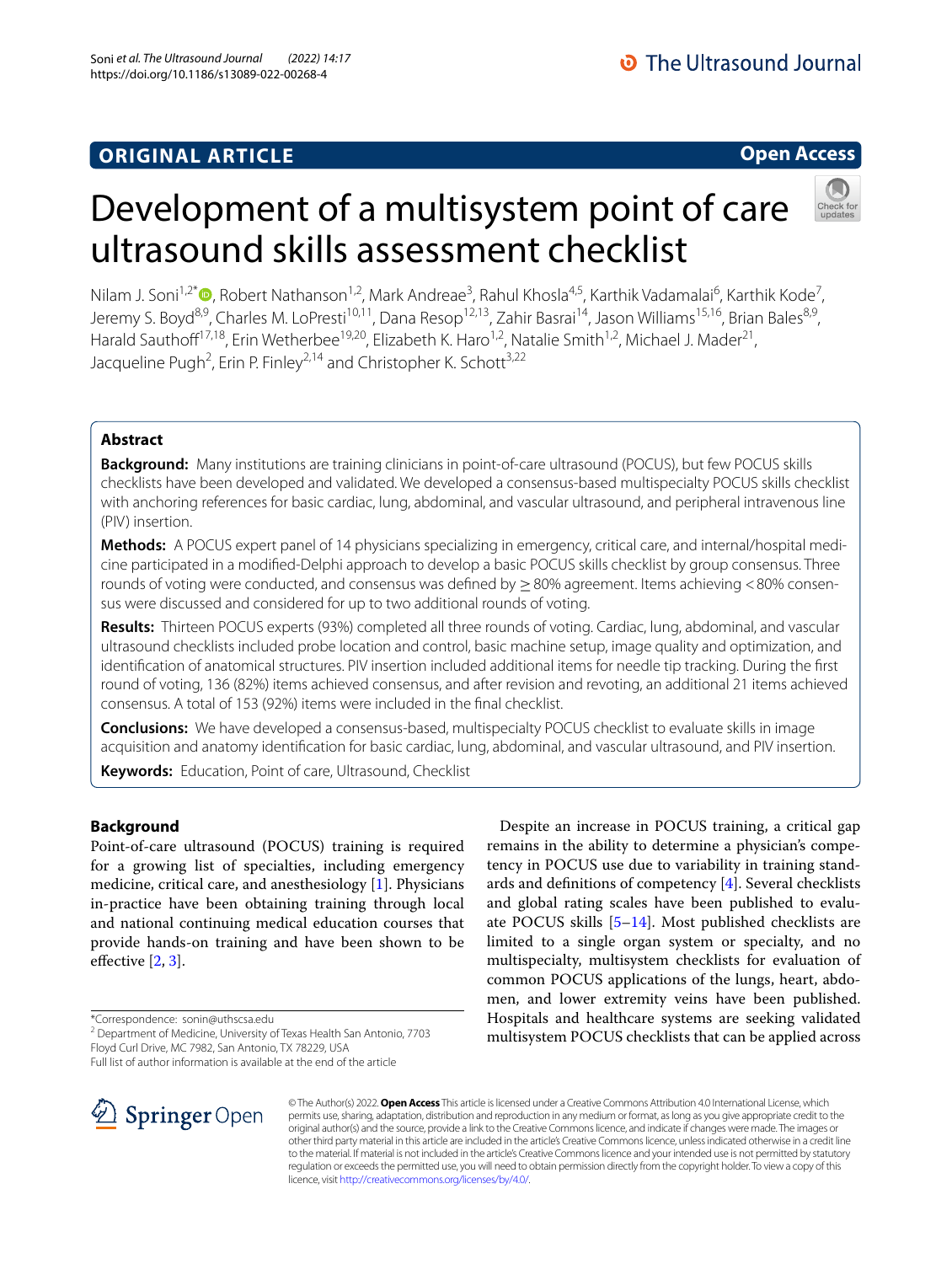specialties to certify physician skills and maintain standards for POCUS use.

We describe the development of a multispecialty, multisystem POCUS skills checklist based on group consensus of national POCUS faculty from distinct institutions as the initial step toward creating a validated checklist.

### **Methods**

We conducted a prospective observational study using consensus-based methods in two phases. The University of Pittsburgh Institutional Review Board approved this project (IRB # PRO18050302).

The initial POCUS skills checklist was developed by group consensus of POCUS experts from emergency medicine, critical care medicine, and hospital medicine during an in-person 3-day meeting dedicated toward developing a national POCUS training course for physicians practicing in the Department of Veterans Afairs (VA). Three diagnostic (heart, lungs, and abdomen) and one procedural application [peripheral intravenous line (PIV) insertion] were included in the checklist based on current evidence and applicability to multiple specialties. We piloted the initial checklist to evaluate novice learners from 2017 to 2019. Based on faculty feedback, the initial checklist was revised to include one additional diagnostic application (lower extremity deep venous thrombosis).

To gather formal consensus, an expert panel of 14 national POCUS faculty from emergency, critical care, and hospital medicine was convened which included the experts that developed the initial POCUS skills checklist. Experts were defned as individuals who regularly used POCUS in clinical practice; taught POCUS courses locally or nationally; and either had completed a dedicated POCUS fellowship, had a national professional society leadership role in POCUS, or had previously published on POCUS topics. All experts were required to disclose any conficts of interest.

The checklist was divided into five sections (cardiac, lung, abdomen, lower extremity DVT, and PIV) and entered in an internet-based electronic data collection instrument (Research Electronic Data Capture [RED- $Cap<sup>1M</sup>$ ) hosted on the server of the University of Texas Health Science Center in San Antonio, Texas. Expert panel members rated each item as a requirement for basic competency, and panel members were encouraged to provide feedback in free text boxes for each item.

A modifed-Delphi approach was used to assess the level of agreement among experts. Three rounds of electronic voting followed by group discussion by videoconferencing were conducted between May 2020 and December 2020. Consensus was defined by  $\geq 80\%$  of experts agreeing to include an item. Items achieving <80% consensus for inclusion were discussed, revised, and considered for an additional two rounds of voting.

To fnalize the checklist, we pilot tested it on prerecorded skill examinations of 18 learners who were categorized as novice, intermediate, or experienced POCUS users based on learners' prior training and current use. Each POCUS expert reviewed a minimum of 40 videos that were randomized by learner and expert reviewer, and each video was rated by at least fve diferent experts. Feedback from raters was incorporated into the checklist to add anchors and clarify wording. Formal validation of the checklist is planned for the future when the COVID-19 pandemic subsides and live in-person POCUS training events are permitted.

### **Results**

Fourteen POCUS experts participated and 13 (93%) completed all three rounds of voting. Characteristics of the POCUS expert panel are displayed in Additional fle [1](#page-5-0): Table S1.

The original skills checklist included a total of 166 items for five different POCUS applications. The cardiac, lung, abdominal, and lower extremity DVT ultrasound checklists included sections for probe type, location, and control; basic machine setup; image quality and optimization; and identification of anatomical structures. The checklist for PIV insertion included additional items for needle-tip tracking.

After the frst round of voting, 136 (82%) checklist items achieved consensus based on  $\geq 80\%$  agreement for inclusion (Additional file [2](#page-5-1): Table S2). Thirty items did not achieve consensus from the cardiac (17), lung (6), PIV insertion (3), abdomen (2), and lower extremity DVT  $(2)$  checklists. A checklist item for speed and efficiency consistently did not achieve consensus for all applications and was removed after the follow-up panel discussion.

The second round of voting included 19 checklist items. Prior to voting, checklist items for optimization of image depth and gain were revised as, "Image depth (or gain) optimized appropriately." Diferences in convention of the screen marker and image orientation for the subcostal 4-chamber and inferior vena cava views were discussed and clarifed on the checklist during the second round of voting. We chose to allow some fexibility and stated, "exam preset and orientation can vary based on specialty or local convention." An additional 15 items reached consensus after the second round of voting.

The third round of voting focused on cardiac subcostal views. In emergency medicine, the subcostal views are often obtained as part of a focused assessment with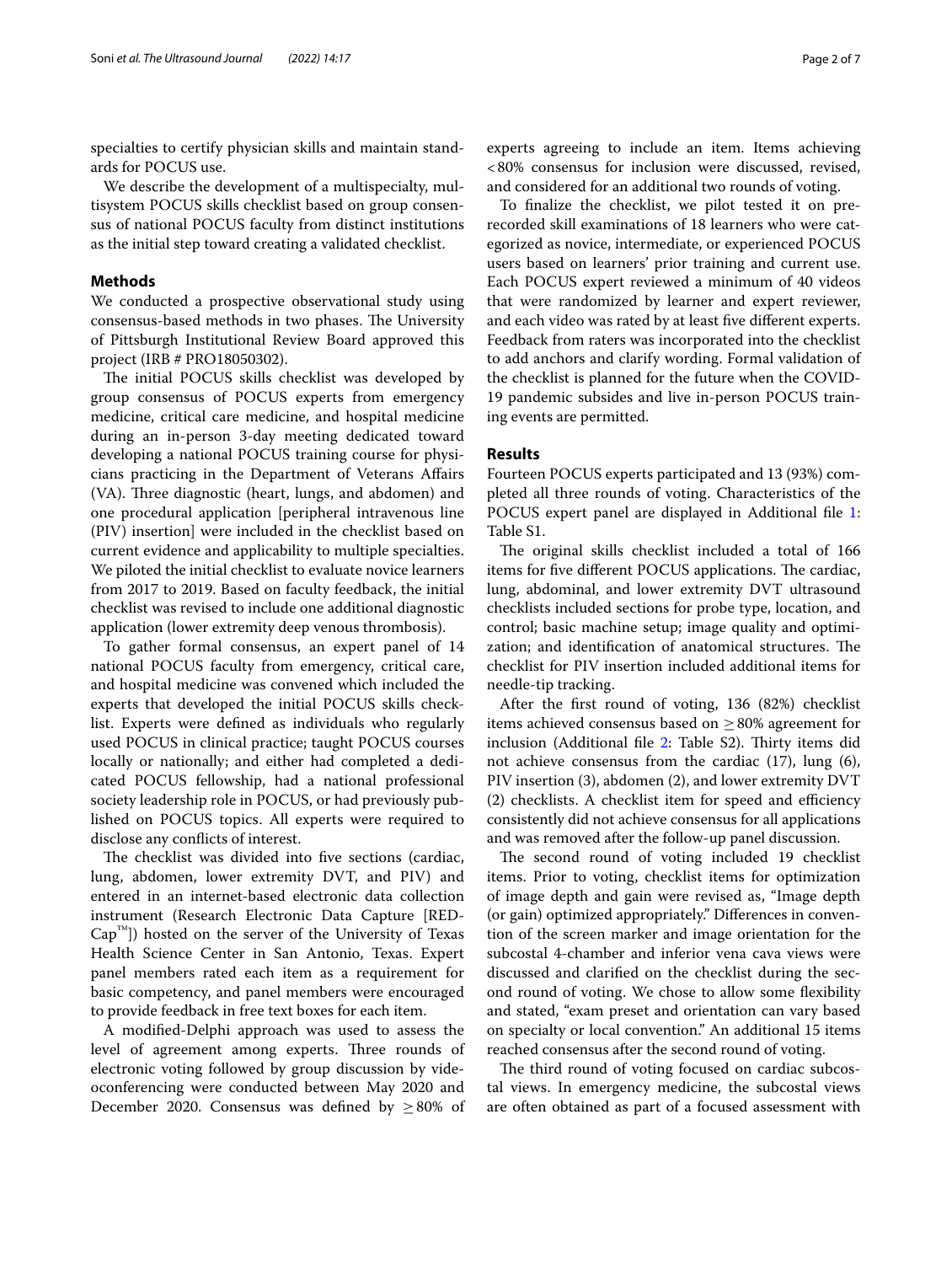sonography in trauma (FAST) exam using a curvilinear probe and an abdominal exam preset, whereas in internal medicine and critical care, these views are most often obtained as part of a cardiac evaluation using a phasedarray probe and cardiac exam preset. The group felt strongly to not remove these items and both probe types and exam settings were included in the revised checklist. All three items in the third round of voting achieved consensus. A total of 153 items were included in the fnal checklist (Tables [1,](#page-2-0) [2](#page-3-0), [3](#page-3-1) and [4](#page-4-0)).

The checklist was pilot tested using pre-recorded videos to identify unclear or ambiguous checklist items that could have varying interpretations. Anchors and explanatory statements were added to clarify certain checklist items based on group discussion (Additional fle [3](#page-5-2): Table S3).

<span id="page-2-0"></span>**Table 1** Cardiac POCUS checklist for basic competency in image acquisition and anatomy identifcation

| Cardiac parasternal                                                                                                                      | Cardiac subxiphoid                                                                                 |
|------------------------------------------------------------------------------------------------------------------------------------------|----------------------------------------------------------------------------------------------------|
| Selects PHASED-ARRAY transducer                                                                                                          | Selects PHASED-ARRAY transducer                                                                    |
| Selects CARDIAC EXAM                                                                                                                     | Selects CARDIAC EXAM                                                                               |
| Correct probe LOCATION                                                                                                                   | Correct Probe LOCATION                                                                             |
| Correct probe ORIENTATION                                                                                                                | Correct Probe ORIENTATION                                                                          |
| Probe CONTROL                                                                                                                            | Probe CONTROL                                                                                      |
| Obtains a quality Parasternal Long Axis view<br>(Required structures = RV, LV, LA, AV, MV, LVOT, aortic root, descending thoracic aorta) | Obtains quality subxiphoid 4-chamber VIEW<br>(Required structures = Liver, RV, RA, TV, LV, LA, MV) |
| Points to RIGHT VENTRICLE                                                                                                                | Points to PERICARDIUM                                                                              |
| Points to LEFT VENTRICLE                                                                                                                 | Points to LIVER                                                                                    |
| Points to LEFT ATRIUM                                                                                                                    | Points to RIGHT VENTRICLE                                                                          |
| Points to AORTIC VALVE                                                                                                                   | Points to RIGHT ATRIUM                                                                             |
| Points to MITRAL VALVE                                                                                                                   | Points to LEFT VENTRICLE                                                                           |
| Points to LEFT VENTRICULAR OUTFLOW TRACK                                                                                                 | Points to LEFT ATRIUM                                                                              |
| Points to DESCENDING THORACIC AORTA                                                                                                      | Points to MITRAL VALVE                                                                             |
| Points to PERICARDIUM                                                                                                                    | Points to TRICUSPID VAI VE                                                                         |
| Image DEPTH optimized appropriately                                                                                                      | Image DEPTH optimized appropriately                                                                |
| Image GAIN optimized appropriately                                                                                                       | Image GAIN optimized appropriately                                                                 |
| Cardiac apical                                                                                                                           | Inferior vena cava                                                                                 |
| Selects PHASED-ARRAY transducer                                                                                                          | Selects PHASED-ARRAY or CURVILINEAR transducer                                                     |
| Selects CARDIAC EXAM                                                                                                                     | Selects CARDIAC or ABDOMINAL EXAM preset                                                           |
| Correct Probe LOCATION                                                                                                                   | Correct Probe LOCATION                                                                             |
| Correct Probe ORIENTATION                                                                                                                | Correct Probe ORIENTATION                                                                          |
| Probe CONTROL                                                                                                                            | Probe CONTROL                                                                                      |
| Obtains a quality 4-chamber cardiac VIEW (a 5-chamber view is acceptable)<br>(Required structures = RV, LV, RA, LA, TV, MV)              | Obtains quality IVC VIEW<br>(Required structures = RA, IVC, a hepatic vein, liver)                 |
| Points to RIGHT VENTRICLE                                                                                                                | Points to LIVER                                                                                    |
| Points to I FFT VENTRICLE                                                                                                                | Points to IVC                                                                                      |
| Points to RIGHT ATRIUM                                                                                                                   | Points to HEPATIC VEIN                                                                             |
| Points to LEFT ATRIUM                                                                                                                    | Points to RIGHT ATRIUM                                                                             |
| Points to MITRAL VALVE                                                                                                                   | Points to site to assess for RESPIRATORY VARIATION                                                 |
| Points to TRICUSPID VAI VE                                                                                                               |                                                                                                    |
| Image DEPTH optimized appropriately                                                                                                      | Image DEPTH optimized appropriately                                                                |
| Image GAIN optimized appropriately                                                                                                       | Image GAIN optimized appropriately                                                                 |
| Based on the overall performance of this learner through all the views obtained and identification of anatomic structures during this    |                                                                                                    |

**hands-on skills evaluation, do you consider this learner to have the minimum skills to be considered COMPETENT in image acquisition and anatomy identifcation to perform CARDIAC POCUS exams of patients?**

AV aortic valve, IVC inferior vena cava, LA left atrium, LV left ventricle, LVOT left ventricular outflow tract, MV mitral valve, POCUS point-of-care ultrasound, RA right atrium, *RV* right ventricle, *TV* tricuspid valve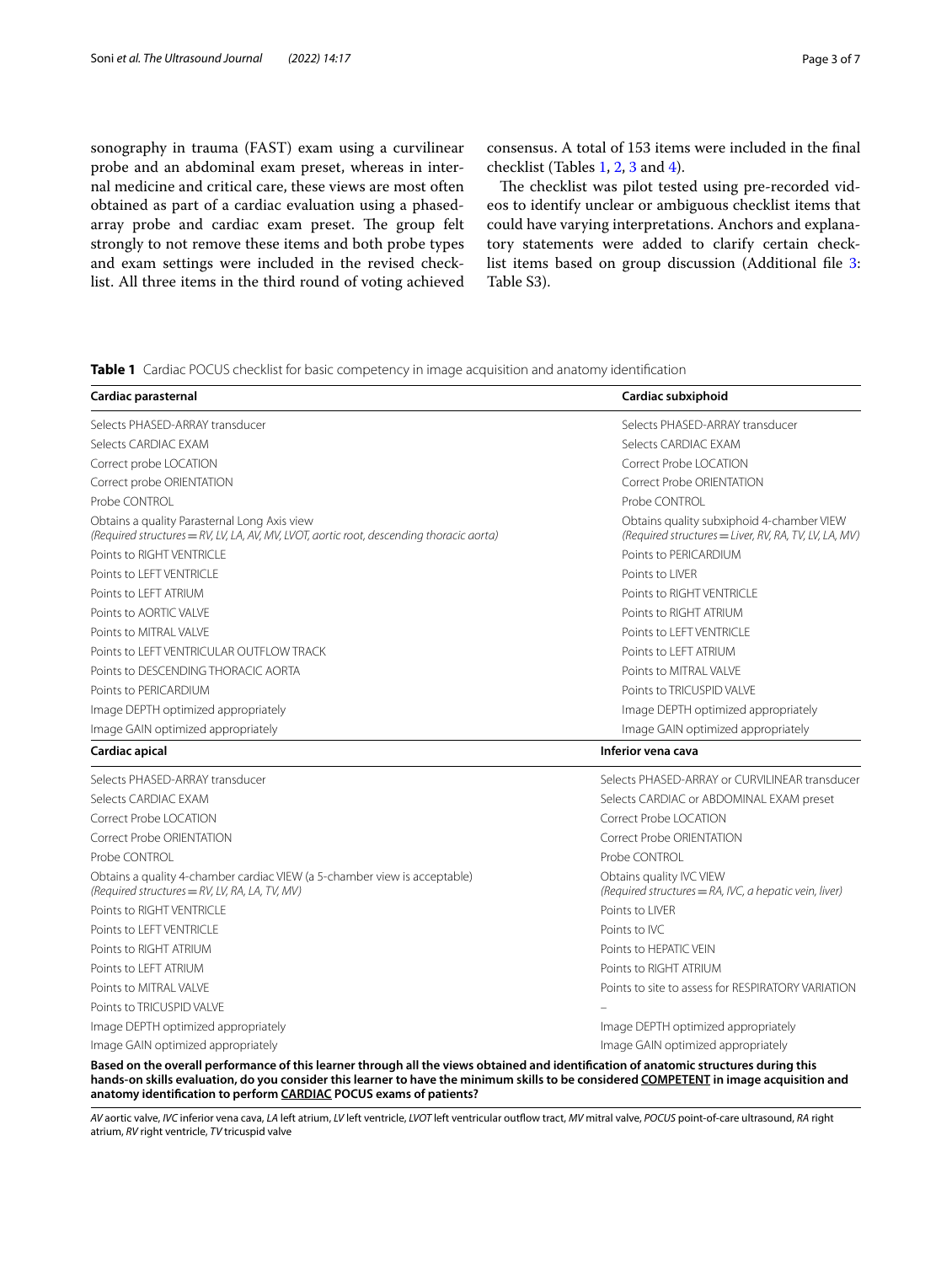<span id="page-3-0"></span>**Table 2** Lung POCUS checklist for basic competency in image acquisition and anatomy identification

| Lung-anterior chest                                                                                                                   | Lung-costophrenic recess                                                                                                                    |
|---------------------------------------------------------------------------------------------------------------------------------------|---------------------------------------------------------------------------------------------------------------------------------------------|
| Selects phased-array or curvilinear probe                                                                                             | Selects phased-array or curvilinear probe                                                                                                   |
| Selects ABDOMINAL or LUNG EXAM                                                                                                        | Selects ABDOMINAL or LUNG EXAM                                                                                                              |
| Correct Probe LOCATION                                                                                                                | Correct Probe LOCATION                                                                                                                      |
| Correct Probe ORIENTATION                                                                                                             | <b>Correct Probe ORIENTATION</b>                                                                                                            |
| Probe CONTROL                                                                                                                         | Probe CONTROL                                                                                                                               |
| Obtains quality Anterior Lung VIEW<br>(Required structures = Ribs, pleural line, A-lines)                                             | Obtains quality Costophrenic VIEW<br>(Required structures = Diaphragm, liver or<br>spleen, lung parenchyma descending with<br>respirations) |
| Points to RIBS                                                                                                                        | Points to LIVER or SPLEEN                                                                                                                   |
| Points to RIB SHADOW                                                                                                                  | Points to DIAPHRAGM                                                                                                                         |
| Points to PLEURAL LINE                                                                                                                | Points to LUNG PARENCHYMA                                                                                                                   |
| Recognizes PLEURAL SLIDING                                                                                                            | Points to COSTOPHRENIC RECESS                                                                                                               |
| Points to A-LINES                                                                                                                     |                                                                                                                                             |
| Demonstrates normal pattern using M-mode (seashore)                                                                                   |                                                                                                                                             |
| Image DEPTH optimized appropriately                                                                                                   | Image DEPTH optimized appropriately                                                                                                         |
| Image GAIN optimized appropriately                                                                                                    | Image GAIN optimized appropriately                                                                                                          |
| Based on the overall performance of this learner through all the views obtained and identification of anatomic structures during this |                                                                                                                                             |

**hands-on skills evaluation, do you consider this learner to have the minimum skills to be considered COMPETENT in image acquisition and anatomy identifcation to perform LUNG and PLEURAL** POCUS exams of patients?

<span id="page-3-1"></span>**Table 3** Abdominal and pelvic POCUS checklists for basic competency in image acquisition and anatomy identifcation

| <b>Abdominal skills</b>                                                                                                                                                                                                                                                          | Pelvic skills                                                                                                                             |
|----------------------------------------------------------------------------------------------------------------------------------------------------------------------------------------------------------------------------------------------------------------------------------|-------------------------------------------------------------------------------------------------------------------------------------------|
| Selects curvilinear or phased-array probe                                                                                                                                                                                                                                        | Selects curvilinear or phased-array probe                                                                                                 |
| Selects ABDOMINAL FXAM                                                                                                                                                                                                                                                           | Selects ABDOMINAL FXAM                                                                                                                    |
| Correct Probe   OCATION                                                                                                                                                                                                                                                          | Correct Probe LOCATION                                                                                                                    |
| Correct Probe ORIENTATION                                                                                                                                                                                                                                                        | Correct Probe ORIENTATION                                                                                                                 |
| Probe CONTROL                                                                                                                                                                                                                                                                    | Probe CONTROL                                                                                                                             |
| Obtains quality right upper quadrant FAST VIEW<br>$(Required structures = liver, kidney (including inferior pole of kidney), hepatorenal recess)$                                                                                                                                | Obtains quality transverse BLADDER VIEW<br>with either the prostate or uterus in view<br>(Required structures = bladder, prostate/uterus) |
| Points to DIAPHRAGM                                                                                                                                                                                                                                                              | Points to BLADDER WALL                                                                                                                    |
| Points to LIVER                                                                                                                                                                                                                                                                  | Points to PROSTATE or UTERUS                                                                                                              |
| Points to KIDNEY                                                                                                                                                                                                                                                                 | Points to URINE WITHIN THE BLADDER                                                                                                        |
| Points to HEPATORENAL RECESS (Morison's Pouch)                                                                                                                                                                                                                                   | Points to area to assess for PFI VIC ERFE FI UID                                                                                          |
| Points to RENAL PELVIS                                                                                                                                                                                                                                                           |                                                                                                                                           |
| Image DEPTH optimized appropriately                                                                                                                                                                                                                                              | Image DEPTH optimized appropriately                                                                                                       |
| Image GAIN optimized appropriately                                                                                                                                                                                                                                               | Image GAIN optimized appropriately                                                                                                        |
| Based on the overall performance of this learner through all the views obtained and identification of anatomic structures during this<br>hands-on skills evaluation, do you consider this learner to have the minimum skills to be considered COMPETENT in image acquisition and |                                                                                                                                           |

**anatomy identifcation to perform ABDOMINAL and PELVIC POCUS exams of patients?**

### **Discussion**

We have developed a consensus-based multisystem POCUS skills checklist to assess basic competency in image acquisition and anatomy identification. The checklist includes 153 items to evaluate skills to perform basic cardiac, lung, abdominal, and vascular ultrasound applications, including PIV insertion, that are commonly used in emergency medicine, critical care, and hospital medicine.

Our POCUS skills assessment checklist has noteworthy diferences from other checklists. Most published POCUS skills checklists focus on assessing image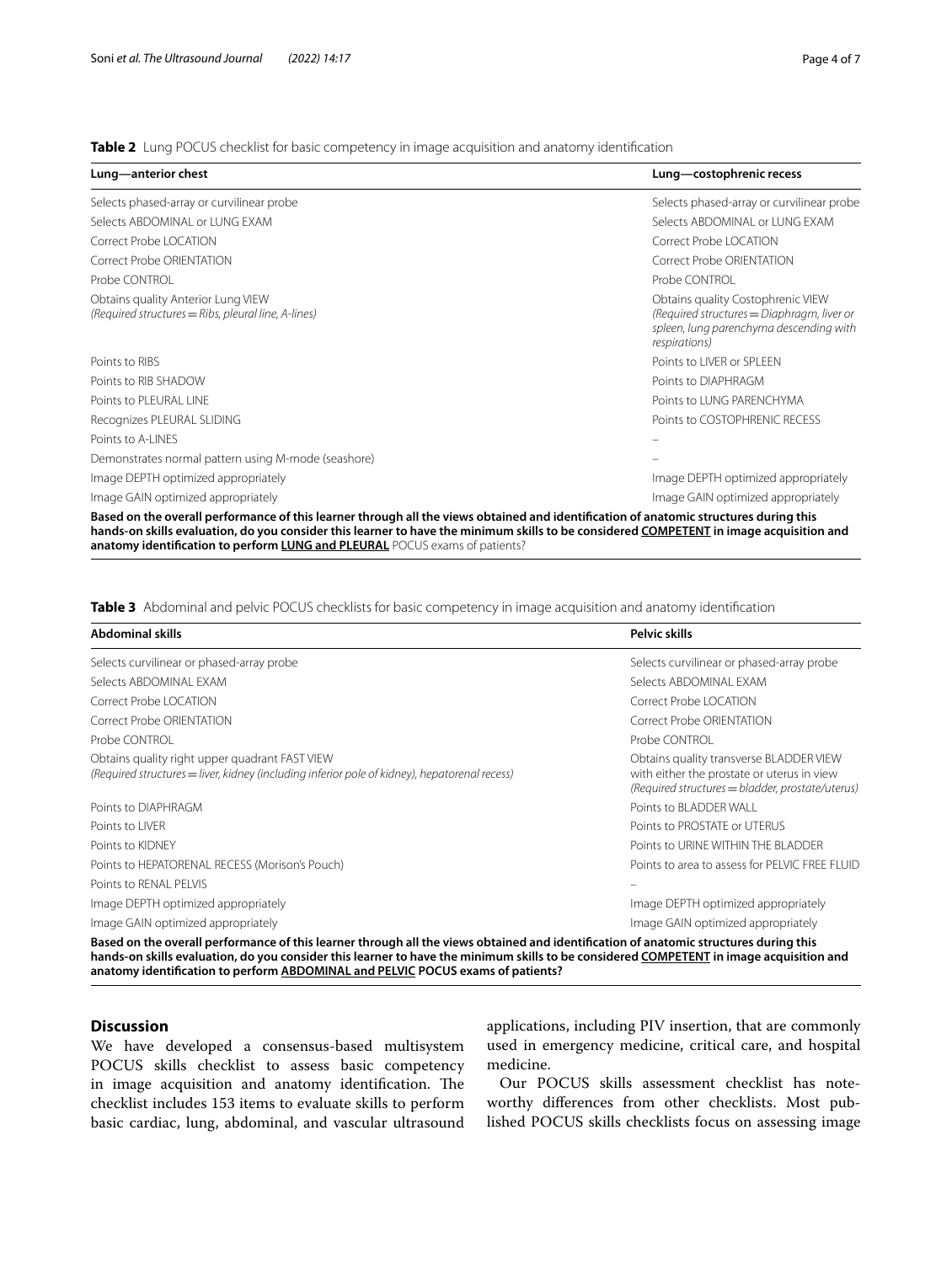<span id="page-4-0"></span>**Table 4** Vascular POCUS checklist for basic competency in image acquisition and anatomy identifcation

| Lower extremity deep venous thrombosis (DVT)                                                                                                                                                                                                                                                                                                                                 | Peripheral IV insertion (transverse approach)                                                                                                                                                                                                                                                                                      |
|------------------------------------------------------------------------------------------------------------------------------------------------------------------------------------------------------------------------------------------------------------------------------------------------------------------------------------------------------------------------------|------------------------------------------------------------------------------------------------------------------------------------------------------------------------------------------------------------------------------------------------------------------------------------------------------------------------------------|
| Selects high freg linear transducer                                                                                                                                                                                                                                                                                                                                          | Selects high freg linear transducer                                                                                                                                                                                                                                                                                                |
| Selects vascular, venous, or arterial EXAM                                                                                                                                                                                                                                                                                                                                   | Select vascular, venous, or arterial EXAM                                                                                                                                                                                                                                                                                          |
| Correct probe LOCATION                                                                                                                                                                                                                                                                                                                                                       | Correct probe LOCATION                                                                                                                                                                                                                                                                                                             |
| Correct probe ORIENTATION                                                                                                                                                                                                                                                                                                                                                    | Correct probe ORIENTATION                                                                                                                                                                                                                                                                                                          |
| Probe CONTROL                                                                                                                                                                                                                                                                                                                                                                | Probe CONTROL                                                                                                                                                                                                                                                                                                                      |
| Obtains quality COMMON FEMORAL VEIN VIEW<br>(Vein should appear oval/triangular in the center of screen; avoid oblique, off-axis<br>views)                                                                                                                                                                                                                                   | Tracks needle tip as needle advances toward vein<br>Successfully uses transverse approach to insert peripheral IV                                                                                                                                                                                                                  |
| Points to common femoral vein<br>Points to common femoral artery<br>Points to common femoral vein/greater saphenous vein junction<br>Demonstrates common femoral vein COMPRESSION<br>Points to femoral vein<br>Demonstrates femoral vein COMPRESSION                                                                                                                         | Image DEPTH optimized appropriately<br>Image GAIN optimized appropriately                                                                                                                                                                                                                                                          |
|                                                                                                                                                                                                                                                                                                                                                                              | Peripheral IV insertion (longitudinal approach)                                                                                                                                                                                                                                                                                    |
|                                                                                                                                                                                                                                                                                                                                                                              | Selects high freg linear transducer<br>Selects Vascular, Venous, or Arterial EXAM<br>Correct Probe   OCATION<br>Correct Probe ORIENTATION<br>Probe CONTROL                                                                                                                                                                         |
| Obtains quality POPLITEAL VEIN VIEW<br>(Both popliteal vein and artery should be seen clearly in center of screen)                                                                                                                                                                                                                                                           | Tracks needle tip as needle advances toward target vessel in longi-<br>tudinal orientation<br>Successfully uses longitudinal approach to insert PIV                                                                                                                                                                                |
| Points to popliteal artery                                                                                                                                                                                                                                                                                                                                                   | Image DEPTH optimized appropriately                                                                                                                                                                                                                                                                                                |
| Points to popliteal vein                                                                                                                                                                                                                                                                                                                                                     | Image GAIN optimized appropriately                                                                                                                                                                                                                                                                                                 |
| Demonstrates popliteal venous COMPRESSION                                                                                                                                                                                                                                                                                                                                    |                                                                                                                                                                                                                                                                                                                                    |
| Image DEPTH optimized appropriately<br>Image GAIN optimized appropriately                                                                                                                                                                                                                                                                                                    |                                                                                                                                                                                                                                                                                                                                    |
| Based on the overall performance of this learner through all the views<br>obtained and identification of anatomic structures during this hands-<br>on skills evaluation, do you consider this learner to have the minimum<br>skills to be considered COMPETENT in image acquisition and anatomy<br>identification to perform LOWER EXTREMITY DVT POCUS exams of<br>patients? | Based on the overall performance of this learner through all the<br>views obtained and identification of anatomic structures during<br>this hands-on skills evaluation, do you consider this learner to<br>have the minimum skills to be considered COMPETENT to perform<br>ultrasound-guided PERIPHERAL IV INSERTION on patients? |

*IV* intravenous

acquisition skills of a single organ system, such as cardiac  $[5–8]$  $[5–8]$  $[5–8]$ , thoracic  $[12–14]$  $[12–14]$  $[12–14]$ , FAST exam  $[9–11]$  $[9–11]$  $[9–11]$ , vascular  $[5]$  $[5]$ , neuromuscular [[15\]](#page-6-10), musculoskeletal [[16\]](#page-6-11), or procedures [[17\]](#page-6-12); or assessing skills of clinicians from a single specialty, such as emergency medicine [\[10](#page-6-13)], surgery [[9\]](#page-6-8), or critical care [\[5](#page-6-4)]. In contrast, our checklist was based on consensus from 14 POCUS experts from emergency (5), critical care (5), and hospital medicine (4), who practice at different medical centers across the United States. The value of our consolidated checklist is it establishes a common standard for assessing skills in image acquisition and anatomy identifcation for basic, common POCUS applications across specialties. Institutions seeking tools to assess POCUS skills prior to granting privileges to use POCUS for clinical decision-making can use our checklist to efficiently evaluate POCUS skills of physicians from diferent specialties.

Our multisystem POCUS skills checklist combines the use of both checklist items and global rating scales.

Checklists use task-specifc items that can provide both evaluative scoring with cutoff levels for "passing" as well as formative feedback. Checklists are perceived as being easier to use, especially for non-expert assessors, and having better interrater reliability [[17\]](#page-6-12). However, checklists may focus more on thoroughness rather than overall competency and may not capture a summative assessment of one's performance [[18](#page-6-14), [19](#page-6-15)]. One approach to overcome this limitation is increasing the point-value of critical checklist items, or identifying checklist items that result in immediate disqualifcation from competency if performed incorrectly [[18,](#page-6-14) [20](#page-6-16)]. By comparison, global rating scales provide an overall assessment of a learner's skills and can diferentiate learner levels with high reliability and sensitivity, particularly when performed by content experts  $[21-23]$  $[21-23]$  $[21-23]$ . For these reasons, a final global rating question was included to determine whether the learner has demonstrated minimum skills to be considered competent in image acquisition and anatomy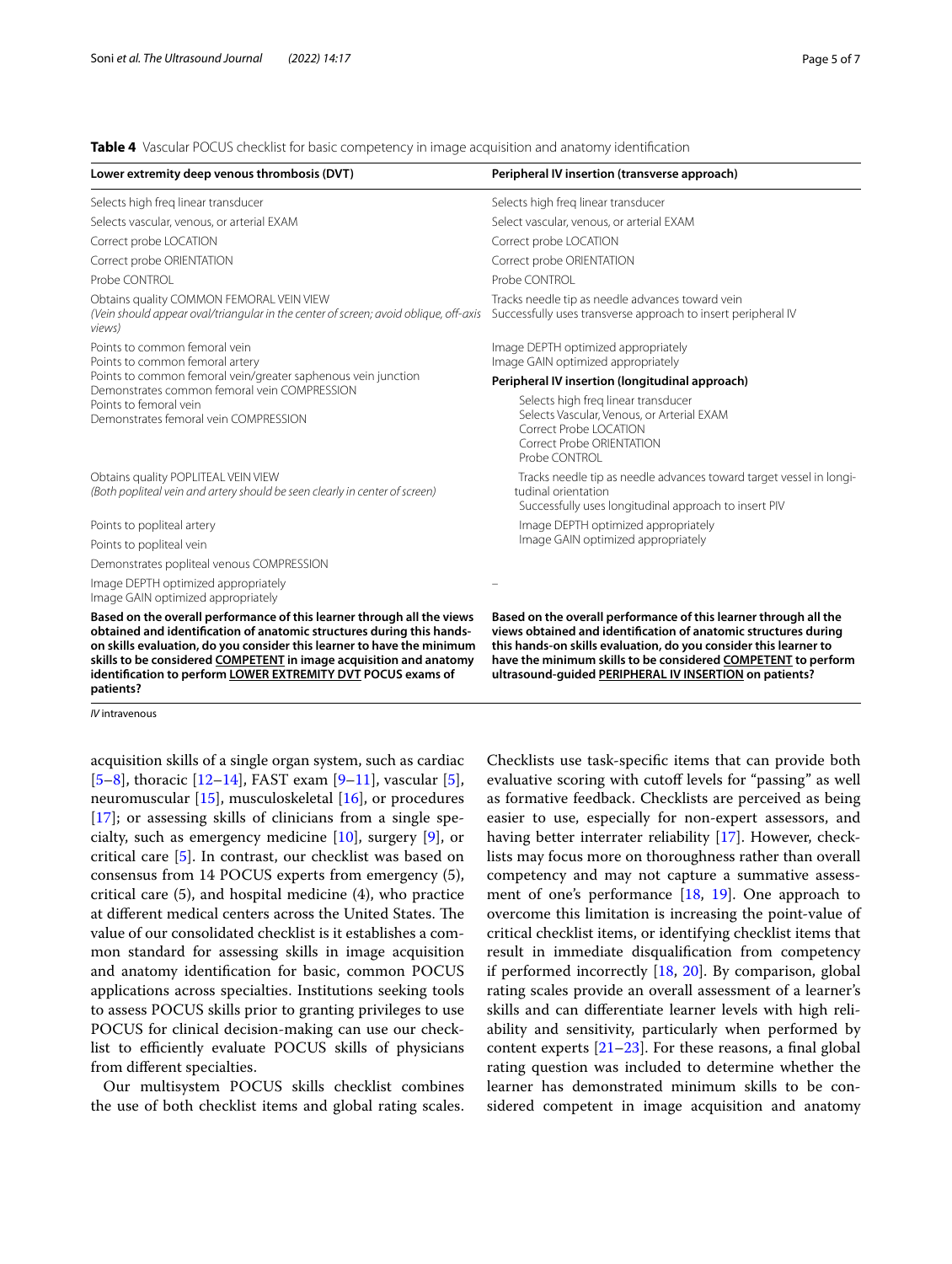identifcation to perform the specifed POCUS exam on patients.

A rigorous multi-step process was conducted to develop our checklist from 2017 to 2021. Initially, speed and efficiency of image acquisition were included in the checklist. However, after pilot testing the initial version of our checklist with novices, we noted substantial variability in interpretation and application of these checklist items among expert faculty and removed them, because consensus could not be achieved on the specifc wording, anchoring, and scoring of these items. In the fnal phase of checklist development, a standardized set of recorded skills exams of novice, experienced, and expert learners were reviewed and scored by the expert panel members independently which led to insertion of additional anchors to clarify some checklist items.

Our consensus-based multisystem checklist has limitations. First, POCUS competency requires mastery of image acquisition and interpretation, and integration of fndings into clinical decision-making, which include the cognitive, psychomotor, and afective domains of learning [[24,](#page-6-19) [25](#page-6-20)]. Our POCUS checklist assesses image acquisition skills and identifcation of normal structures, while additional assessment is needed for the cognitive domain. Second, we were unable to assess interrater reliability of our checklist due to the cancellation of live in-person courses during the COVID-19 pandemic. We plan to validate our checklist with learners after resumption of live in-person POCUS courses in the future. Third, we had to balance completeness versus efficiency when selecting views to include in a multisystem POCUS skills checklist, and although important, certain views, such as the left upper quadrant, were not included based on group consensus. Finally, we have postponed weighting of critical checklist items until validation of our checklist prospectively. We anticipate greater weighting of the fnal global rating question on competency for granting privileges.

### **Conclusions**

We have developed a consensus-based multispecialty, multisystem POCUS checklist to assess basic competency in image acquisition and anatomy identifcation of cardiac, lung, abdominal, and vascular ultrasound, and PIV insertion. This checklist was designed to assess the skills of novice POCUS users from a wide range of specialties. Future steps include validating our checklist with learners during live in-person POCUS courses and determining its interrater reliability.

#### **Abbreviations**

ACGME: Accreditation Council for Graduate Medical Education; DVT: Deep vein thrombosis; FAST: Focused assessment with sonography in trauma; PIV: Peripheral intravenous line; POCUS: Point-of-care ultrasound.

### **Supplementary Information**

The online version contains supplementary material available at [https://doi.](https://doi.org/10.1186/s13089-022-00268-4) [org/10.1186/s13089-022-00268-4](https://doi.org/10.1186/s13089-022-00268-4).

<span id="page-5-1"></span><span id="page-5-0"></span>**Additional fle 1: Table S1.** Characteristics of the Point-of-care Ultrasound Expert Panel.

<span id="page-5-2"></span>**Additional fle 2: Table S2.** Voting Results of Point-of-care Ultrasound Expert Panel.

**Additional fle 3: Table S3.** Multisystem Point-of-care Ultrasound Checklist for Basic Competency in Image Acquisition and Anatomy Identifcation. A total of 153 checklist items reached consensus and include four diagnostic applications (cardiac, lung, abdominal, and vascular ultrasound) and one procedural application (peripheral intravenous line insertion).

#### **Acknowledgements**

The authors would like to thank the faculty and staf of The Winter Institute for Simulation, Education, and Research (WISER) center (Pittsburgh, PA) for their time, space, and resources to conduct this study.

#### **Author contributions**

NJS, CKS, MM, MA, JSB, JP, EPF, and CLM conceived and designed the study including the initial skills checklist. NJS, RN, MA, RK, KV, KK, JSB, CLM, DR, ZB, JW, BB, HS, EW and CKS piloted the checklist, served on the expert voting panel, collected data, and fnalized the checklist. MM, EKH, NS, JP, and EPF performed data cleaning and analysis followed by preparation of tables/fgures for the manuscript. NJS, RN, MA, RK, KV, KK, JSB, CLM, DR, ZB, JW, BB, HS, EW, and CKS contributed to drafting the manuscript, and all authors contributed substantially to revisions and fnalization. NJS and CKS take primary responsibility for the data presented in this manuscript. NJS takes responsibility as the corresponding author and manuscript as a whole. All authors read and approved the fnal manuscript.

#### **Funding**

Drs. Schott and LoPresti received funding for this work from an Innovation Grant by the Alliance for Academic Medicine. Dr. Soni receives funding from the Department of Veterans Afairs Quality Enhancement Research Initiative (QUERI) Partnered Evaluation Initiative (I50 HX002263-01A1) and National Center for Patient Safety. None of the funding agencies supporting this work were involved with the study design; collection, analysis, and interpretation of data; writing of the report; or the decision to submit the article for publication. The contents of this publication do not represent the views of the U.S. Department of Veterans Affairs or the United States Government.

#### **Availability of data and materials**

Data is available upon request.

#### **Declarations**

#### **Ethics approval and consent to participate**

The University of Pittsburgh Institutional Review Board approved this project (IRB # PRO18050302).

#### **Consent for publication**

All authors agree to publication of the manuscript in The Ultrasound Journal.

#### **Competing interests**

All authors report no competing or conficting interests related to this manuscript.

#### **Author details**

<sup>1</sup> Medicine Service, South Texas Veterans Health Care System, San Antonio, TX, USA. <sup>2</sup> Department of Medicine, University of Texas Health San Antonio,